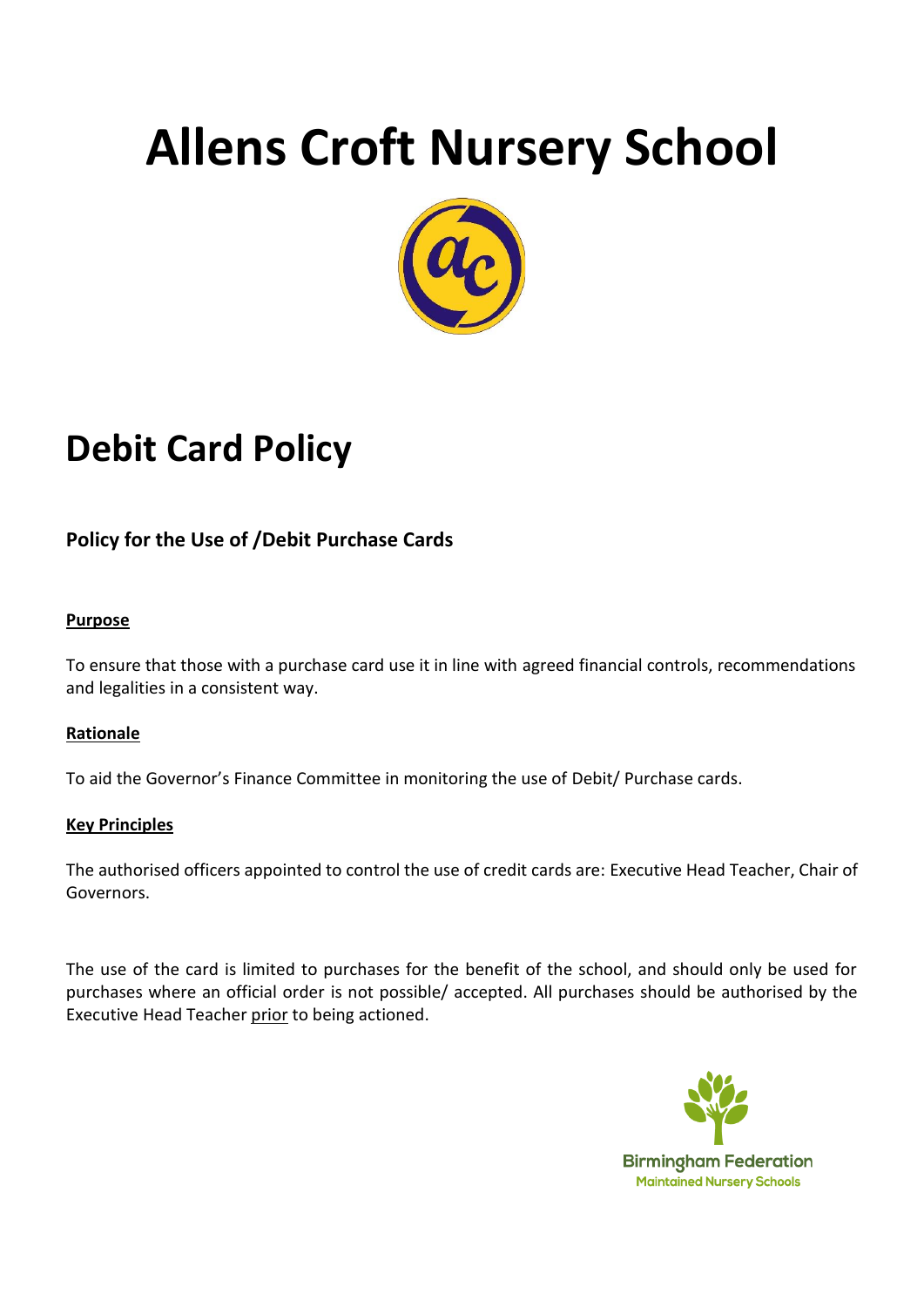The monthly expenditure limits should not be exceeded –

David Aldworth currently £10,000 with a single transaction limit of £6,000. Laura O'Neill currently £10,000 with a single transaction limit of £6,000

#### **Use and Management of Debit Cards**

The ATM (cashpoint), should only be used to change the PIN number of the card. Schools must not attempt to withdraw cash.

A card holder must have the nominated budget holder's approval before goods and services can be purchased using the Debit Card.

Card holders should try to plan ahead. Check to see if establishments do accept Debit Cards, this may avoid having to use personal money. As Debit Cards are Visa Cards they can, therefore, be used with any supplier or outlet where the 'Visa' sign is shown.

Card holders must retain all receipts/delivery notes for all transactions made whether in person or via the internet, and attach them to the Transaction Log.

Any gift vouchers and gift items that are purchased using the Purchase Card must be supported by additional authority from the Executive Head Teacher and Chair of Governors. See **'Gifts and Hospitality'** chapter.

The Debit Card must not be shared with other staff.

The Debit Card Policy must indicate the consequences of misuse i.e. disciplinary action.

The consequences of mis-use of the Debit Card will be cancellation of the holder's card and, potentially, an instigation of disciplinary proceedings (per BCC Purchase Card Manual Guidance October 2020).

#### **Conditions on the Use of Debit Cards**

Only the Card Holder may use the Debit Card.

The monthly card limit is set at £10,000. Dependent upon the school's requirements this amount can be changed by the Card Holder's line manager and approval should be sought prior to requesting an increase in the monthly limit

A single transaction limit is set £6,000. Dependent upon the school's requirements this amount can change either on a permanent basis or if there is a requirement for a one off purchase the limit can be increased on a temporary basis by the Card Holder's line manager. Approval should be sought prior to requesting a permanent increase to the single transaction limit.

Card Holders should treat the Debit Card with the same caution as if it were their own personal card and keep it secure at all times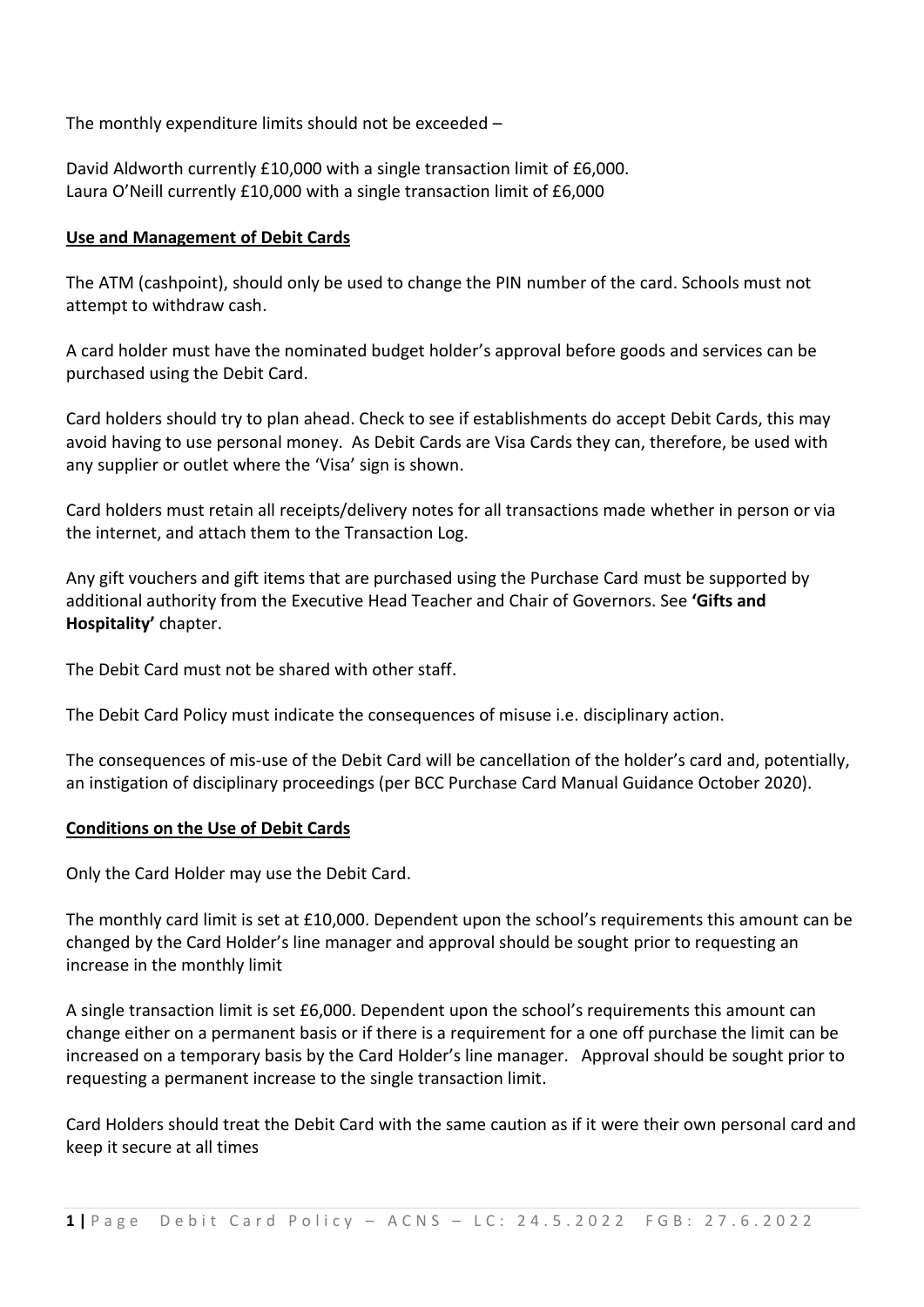If the card is lost or stolen the Card Holder should contact the Bank immediately 24/7 Telephone Number: 0800 096 9779 (within the UK) or +44 1702 278 270 from abroad from outside the UK). The card will be cancelled by the Bank and the Purchase Card Administrator should be informed

Card Holders must never give card details over the telephone to anyone other than bona fide companies. No person or organization will contact a Card Holder asking for card details but there are fraudsters who may try to obtain details in this way.

Whilst the Debit Card is embossed with the Card Holder's name, the account, and therefore the liability, rests with the Local Authority. Consequently, there is no impact on the Card Holder's personal credit status.

Card Holders must contact the Card Administrator with any changes in circumstances that will impact on the use of the Debit Card. If the Card Holder is leaving, the card must be given to the Line Manager to cut up. The Line Manager should also request card to be cancelled at the bank and that the card will be destroyed.

If any of the goods purchased on the card are faulty or the wrong goods ordered, Card Holders should contact the supplier to arrange a credit or an exchange. Card Holders should record credits on the Transaction Log in the same way as the original purchase.

If transactions appear on the Statement but goods have not been received Card Holders should contact the supplier to obtain proof of delivery.

#### **How to Purchase Goods and Services Using a Debit Card**

#### Buying Goods and Service in Person from the Supplier

The Card is a Visa debit card and therefore acceptable for use where the Visa sign is shown.

When paying for goods the Card Holder should use the PIN and Chip facility wherever possible.

Card Holders should check that the amount being charged is correct.

When entering the PIN number Card Holders must ensure that this is carried out as securely as possible.

Card Holders must obtain a receipt from the supplier, including a VAT receipt, where applicable.

Card holders must never give the PIN number to a supplier and must never write it down. PIN numbers can be changed at ATM machines and it is advisable not to use the same numbers as for personal cards.

#### Buying Goods and Services over the Telephone or Internet

When buying over the telephone or internet Card Holders may need to quote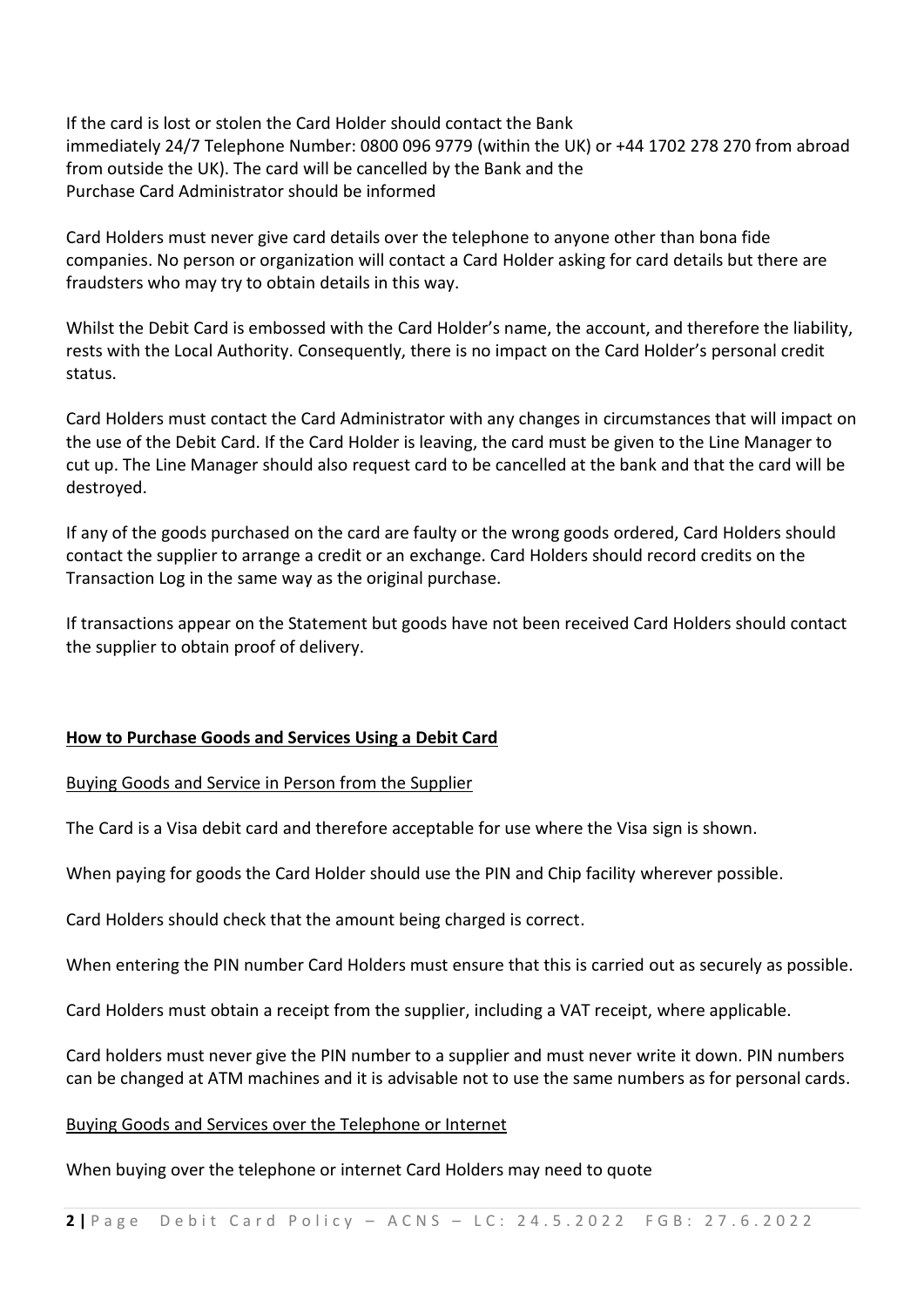the Company details as follows:

If you have a Purchase Card: Card Name : This should read exactly as it is on the card Company Name: Allens Croft Children's Centre Company Address: Allens Croft Road, Kings Heath, Birmingham B14 6RP The schools own address will be the delivery address – Allens Croft Nursery School, Allens Croft Road, Kings Heath, Birmingham B14 6RP

The Card Holder will have to quote the name as displayed on the card together with the 16-digit card number, the 4 digit expiry date and the 3 digit security number on the reverse of the card. Give a clear description of the goods and services required.

Agree the price – net amount, gross amount and VAT amount. Check delivery or carriage charges.

Obtain a delivery date and agree a delivery location.

#### **8.0 Internet Ordering**

A formal request to use internet ordering should be made to the Executive Head Teacher for their approval. The request should explain why the school wishes to use this method of ordering rather than the usual method.

Read the 'Internet Use Policy' and remember that internet use is monitored as part of the 'Internet Monitoring Standard'.

It is recommended that internet orders are placed only with reputable companies, ideally those with whom the school has dealt with in the past. Where goods or services are to be purchased via the internet it is recommended that schools check supplier details before an order is placed, for example:

- The internet website should refer to the supplier's name and address. A 'UK' internet address does not always mean that the supplier is UK based. A supplier's website will include information relating to the company's term and conditions of trading and this information should be checked by the school before placing an order
- **https** at the beginning of the web address signifies that the site is secure
- It is recommended that transactions take place under UK jurisdiction where normal forms of redress are available to solve problems or disputes regarding faulty goods or non-delivery of goods
- A full description of the goods or services that are to be purchased is made available
- The prices include relevant taxes
- Delivery costs and arrangements are made clear
- How long the price will stay valid
- How to make the payment
- The rights and procedures for cancelling orders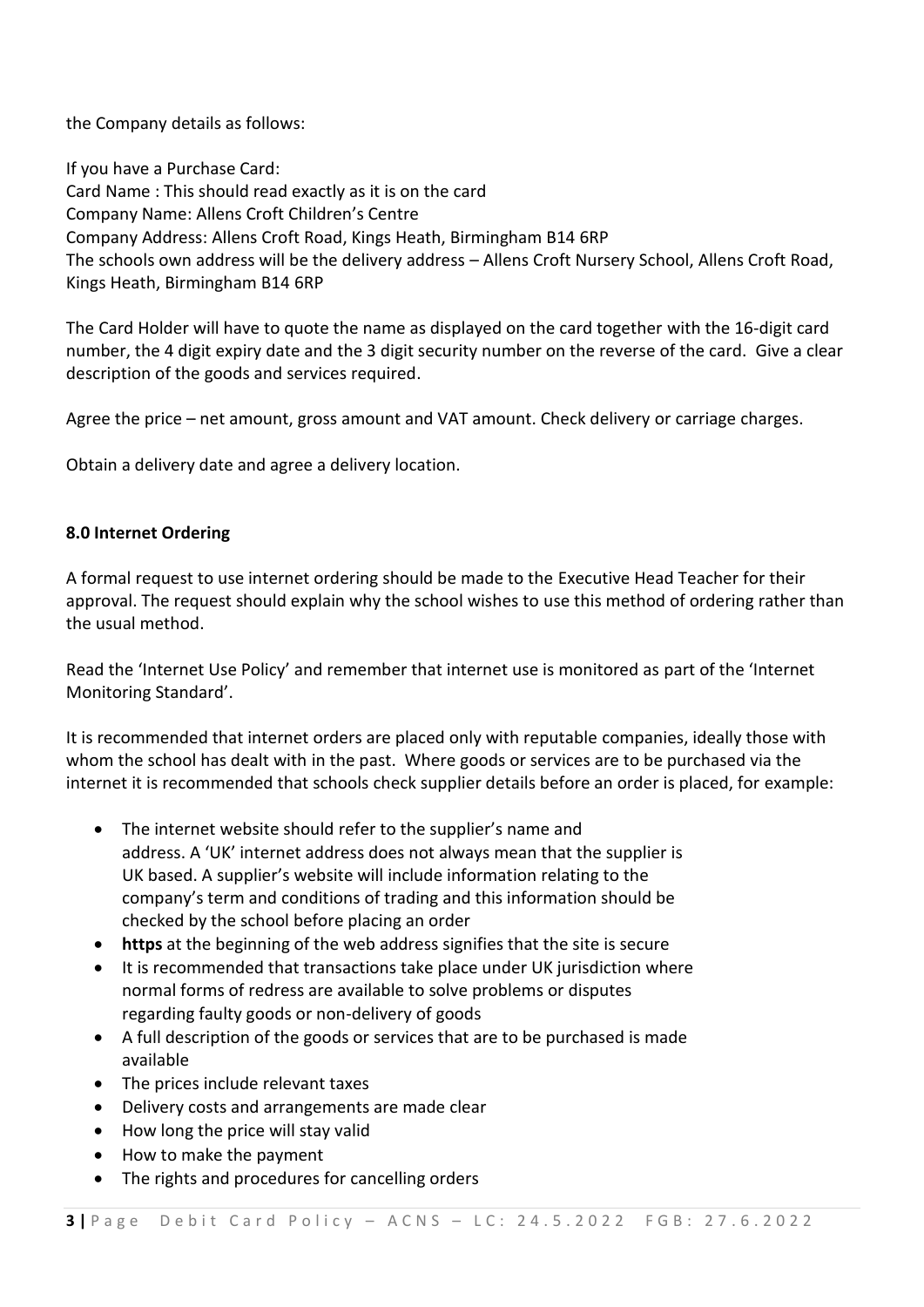- If it is a service that is being procured, how long is the school committed for
- That the contract in law is between the school/authority and the supplier and not between an individual and the supplier Once schools are happy with the details and the terms and conditions of the supplier then an order can be placed via the internet

The authorised member of staff placing orders using the internet should be aware of the relevant guidelines and certify their understanding of them and agreement to abide by them.

Whilst it is recognised good practice to raise an official confirmation order at the time of placing an internet order it is accepted that this can create significant administrative difficulties. Therefore, a nominal payment should be recorded within 24 hours of the purchase being made. The nominal payment will be reconciled against the bank statement.

It remains the responsibility of the budget holder to ensure that there are sufficient resources available within the relevant cost centres to cover the costs of all orders placed. An appropriate system must be established to enable the budget holder to monitor all outstanding commitments against the cost centre.

Where an internet order is placed a copy of the order should be printed off and retained by the school. This should be signed by an authorised officer independent of the ordering raising process

The conditions of purchase should be notified to the supplier for all orders placed

Internet orders must not be placed for personal use.

#### **Purchase Cards and VAT**

Card Holders must always ask for a VAT receipt or invoice and check that the VAT element can be clearly identified. This is because the Local Authority can recover all VAT on the purchases made providing it satisfies the requirements of Her Majesty's Revenue and Customs (including specific inclusions for VA Schools) **Appendix D** gives examples of VAT liability to expect for some common purchases.

If a VAT receipt/invoice cannot be obtained schools will not be able to recover any of the VAT incurred. Card Holders must bear in mind that even if something appears to be good value, if the VAT cannot be recovered it may prove to be more expensive.

When purchasing over the internet an email is often sent to confirm the purchase. This is generally not a VAT receipt or invoice. When purchasing goods over the internet, in addition to a confirmation email, Card Holders must request a VAT receipt or invoice in order to comply with HMRC VAT rules and regulations

A company has to be VAT registered in the UK if it has exceeded the VAT registration threshold. For UK based businesses the threshold is currently £85,000 (this generally increases in April each year).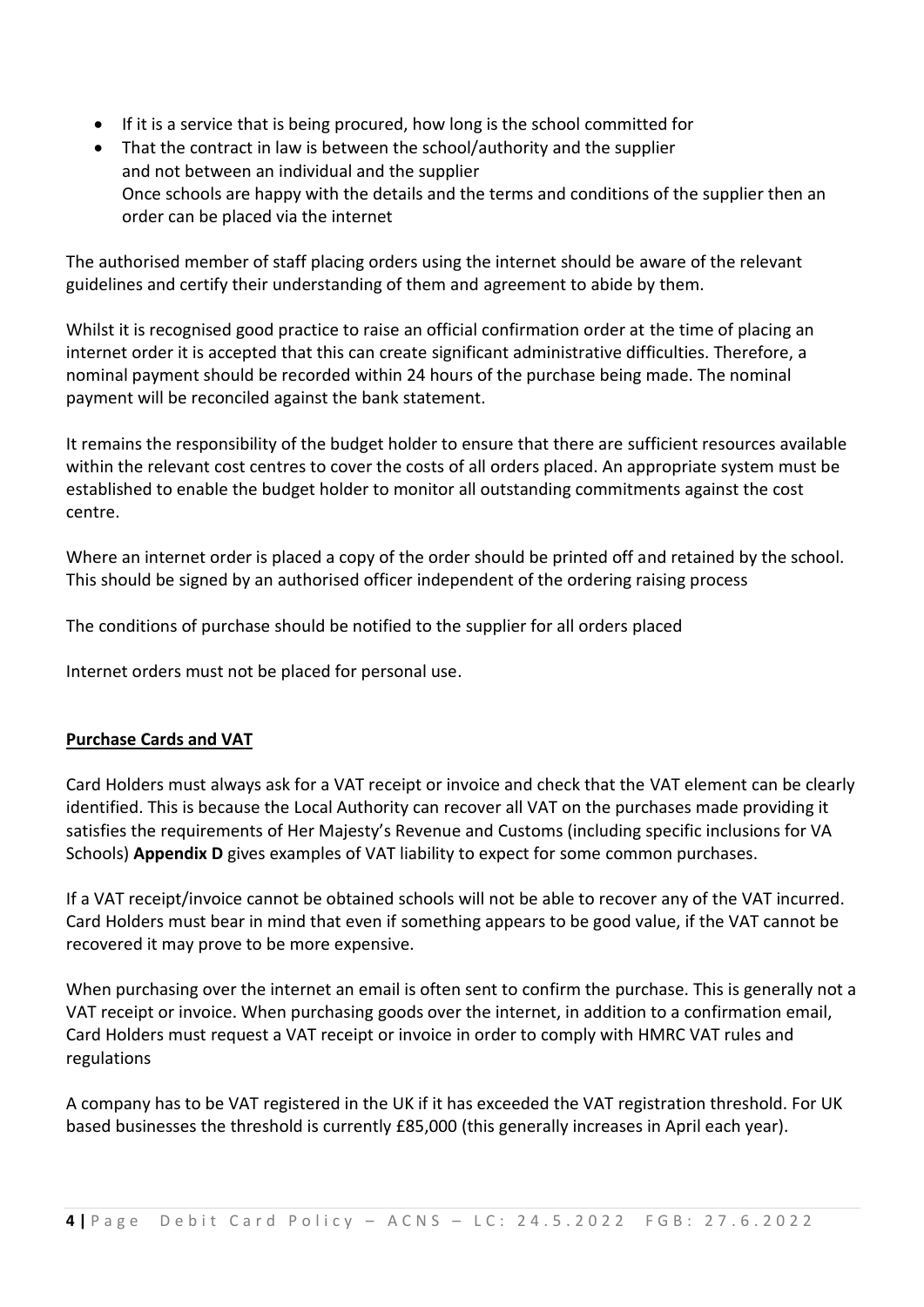Card Holders must ensure that VAT invoices obtained as a result of a purchase card transaction are not sent into the Accounts Payable Team as this significantly increases the potential for the supplier being paid twice

#### **Debit Card Records**

Card Holders must obtain a receipt for all purchases

Delivery notes should be obtained where possible

All documents should be kept safe and should be attached to the Transaction Log

#### **Debit Card Transaction Log**

A monthly transaction log must be kept of all transactions carried out with the Debit/Purchase Card. **Appendix C** is a template for the Transaction Log

The Transaction Log should be updated with relevant information as purchases are made with the Purchase Card and reviewed throughout the month

Nil returns should be shown on the Transaction Log every month where no transactions have been made using the Debit/ Purchase Card

All transactions shown on the transactions log should be checked and reconciled against the weekly/monthly bank statement when it is received by the school.

Card Holders are advised to retain any receipts which do not appear on the Statement as they are likely to appear on the next Statement.

Card Holders should query any transactions showing on the Statement for which there is no record, receipt or recollection.

Card Holders should complete the Transaction Log, and sign and date to confirm that it has been checked and agreed to the Statement.

Card Holders should pass the Statement, original receipts and the Transaction Log to their Line Manager who must check that all of the receipts agree to the Statement and that all items purchased are for the benefit of the school. Having approved the authenticity and accuracy of the purchases, the Line Manager must also sign and date the Transaction Log to evidence their approval

If the Executive Head Teacher is the designated card holder then the line manager for the Executive Head Teacher's purchase card transactions should be either the Chair of Governors or the Chair of Finance. Should a school choose a member of the Senior Management Team to undertake the supervision of the Executive Head Teacher's purchase card transactions, then either the Chair of Governors or the Chair of Finance should undertake a periodic check of the relevant purchase card records to ensure that the expenditure incurred is appropriate. The individual undertaking these periodic checks should sign and date the relevant records to demonstrate that the checks have taken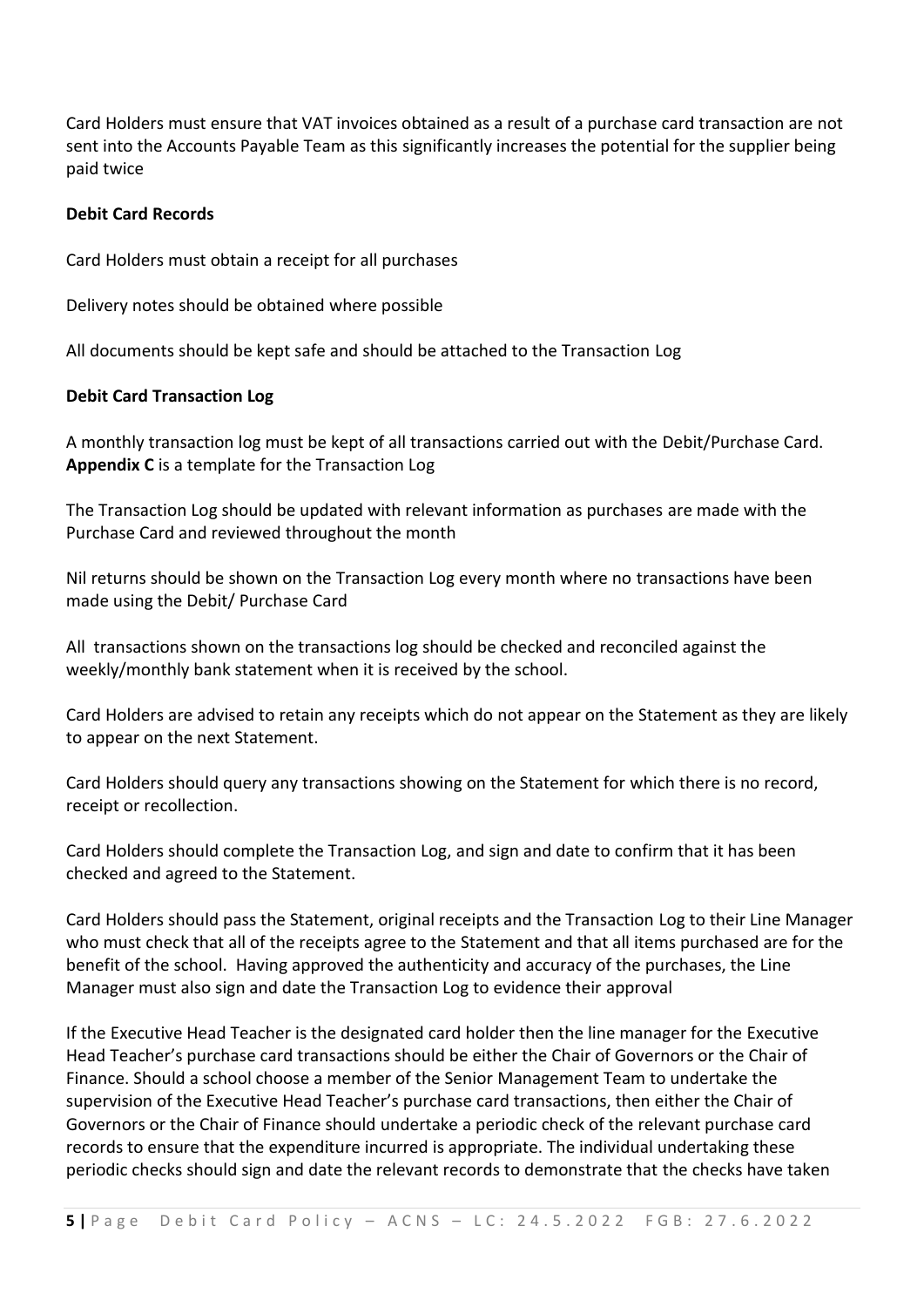place. In any event, all expenditure incurred by the Executive Head Teacher as the card holder should be reported to the Finance Committee on a termly basis so that they can review items purchased and question any areas of concern.

Schools must retain all Statements, original receipts and Transaction Logs for a minimum of 6 years.

Statements, original receipts and Transaction Log records may be subject to inspection at any time and must be provided, upon request, for inspection by Audit or Accounts Payable.

*Current Purchase Card Holders are:*

*Physical Card allocated to: David Aldworth and Laura O'Neill (D.Aldworth authorises prior to use, Tania Lane/ Lorraine Woodley records monthly transactions against bank statements. DRB (bursary service) undertake VAT returns.*

Authorised by the Local Committee: 24.5.2022

Authorised by the Full Governing Board: 27.6.2022

Date for next renewal: Summer Term 2023

Signed: \_\_\_\_\_\_\_\_\_\_\_\_\_\_\_\_\_\_\_\_\_\_\_\_\_\_\_\_ Sean Delaney

**Chair of Governors**

Signed: **Example 2** Signed: **New York 2 Signed: David Aldworth** 

**Executive Head Teacher**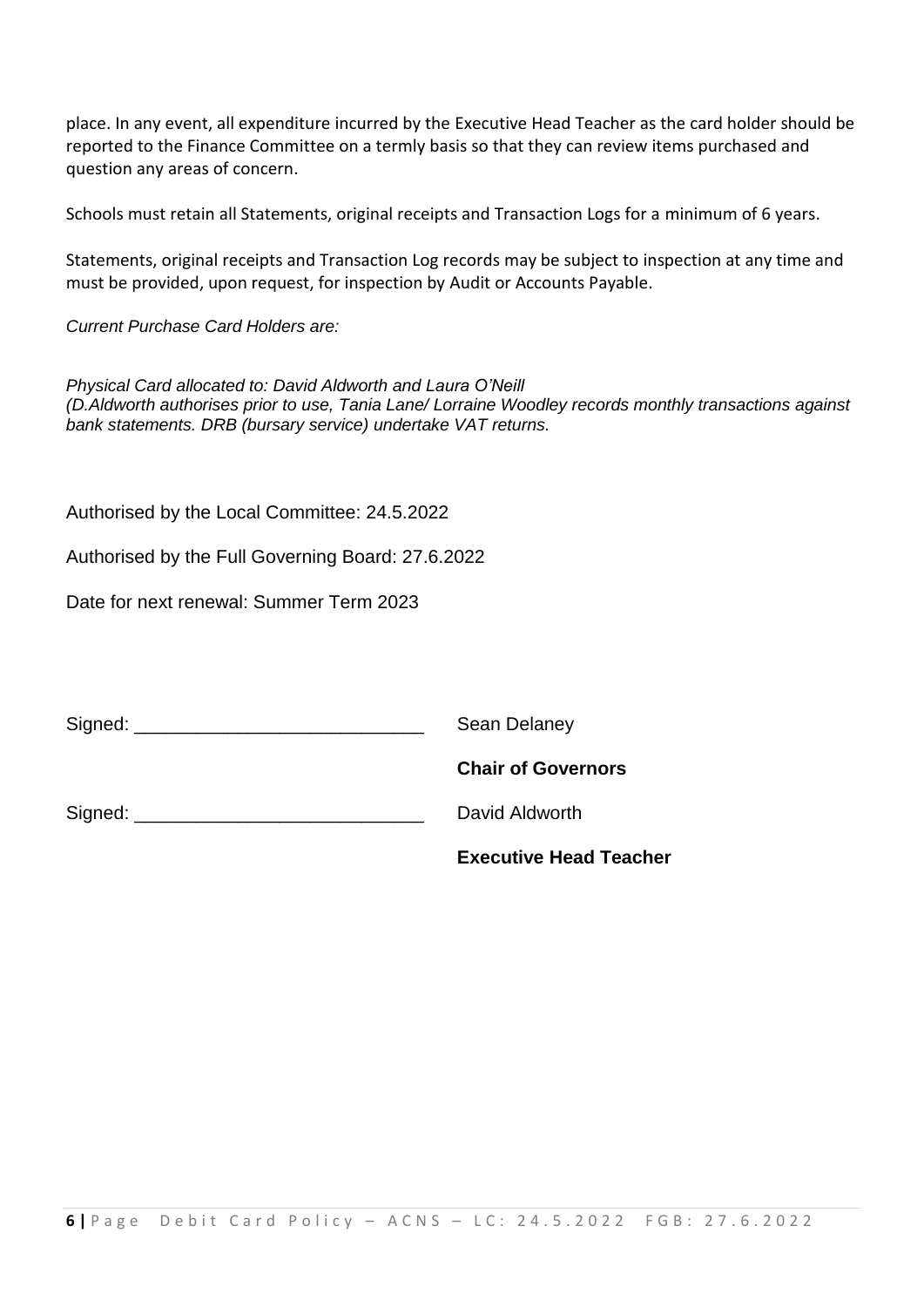## **APPENDIX A**

Schools are not obligated to use contracted suppliers and therefore they can purchase from whichever supplier they chose to get the best value.

EXAMPLES OF THE TYPES OF EXPENDITURE ACCEPTED ON THE PURCHASE CARD INCLUDE:

- Taxis, car parking, coach, train and air travel (following BCC procedures)
- Subsistence (if paid by purchase card staff must NOT claim again through payroll). Please see BCC's new guidance on claiming subsistence – 24 hour rule – '**Payroll and Pensions'** chapter)
- Fuel for school minibuses (Please note that the card holder is required to obtain a VAT receipt for all fuel purchases in addition to the transaction receipt)
- Trips to theme parks, cinemas or theatre and works of art
- Stamps, publications, external course fees, books and subscriptions
- Vehicle tax and vehicle maintenance
- Foreign Payments
- TV Licenses

Please note that you are not obliged to use BCCs contracted suppliers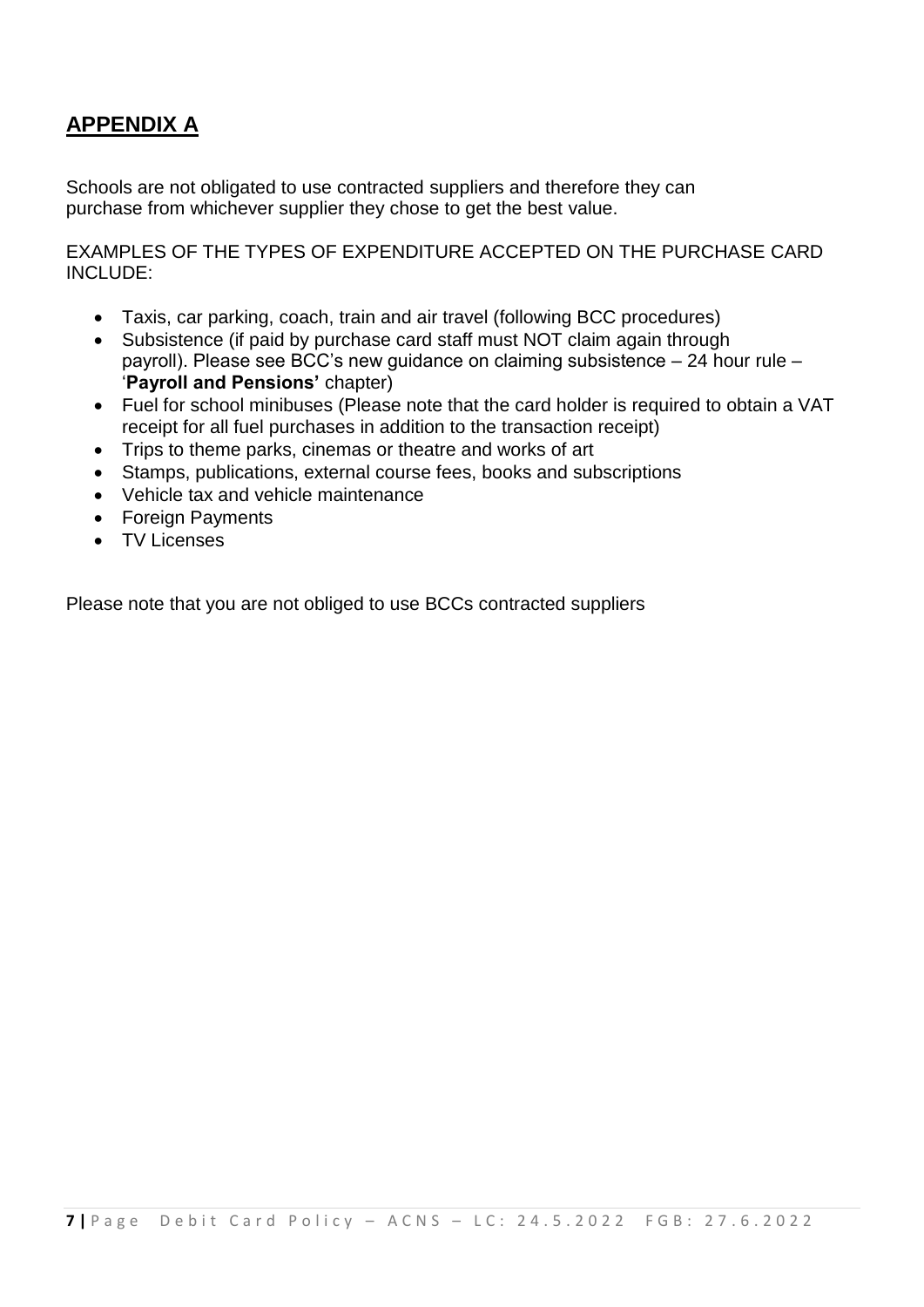## **APPENDIX B**

### **ITEMS THAT CAN NOT BE PURCHASED USING THE DEBIT/PURCHASE CARD**

- Goods and services for the card holder's personal use
- Items from merchant categories that schools are blocked from using.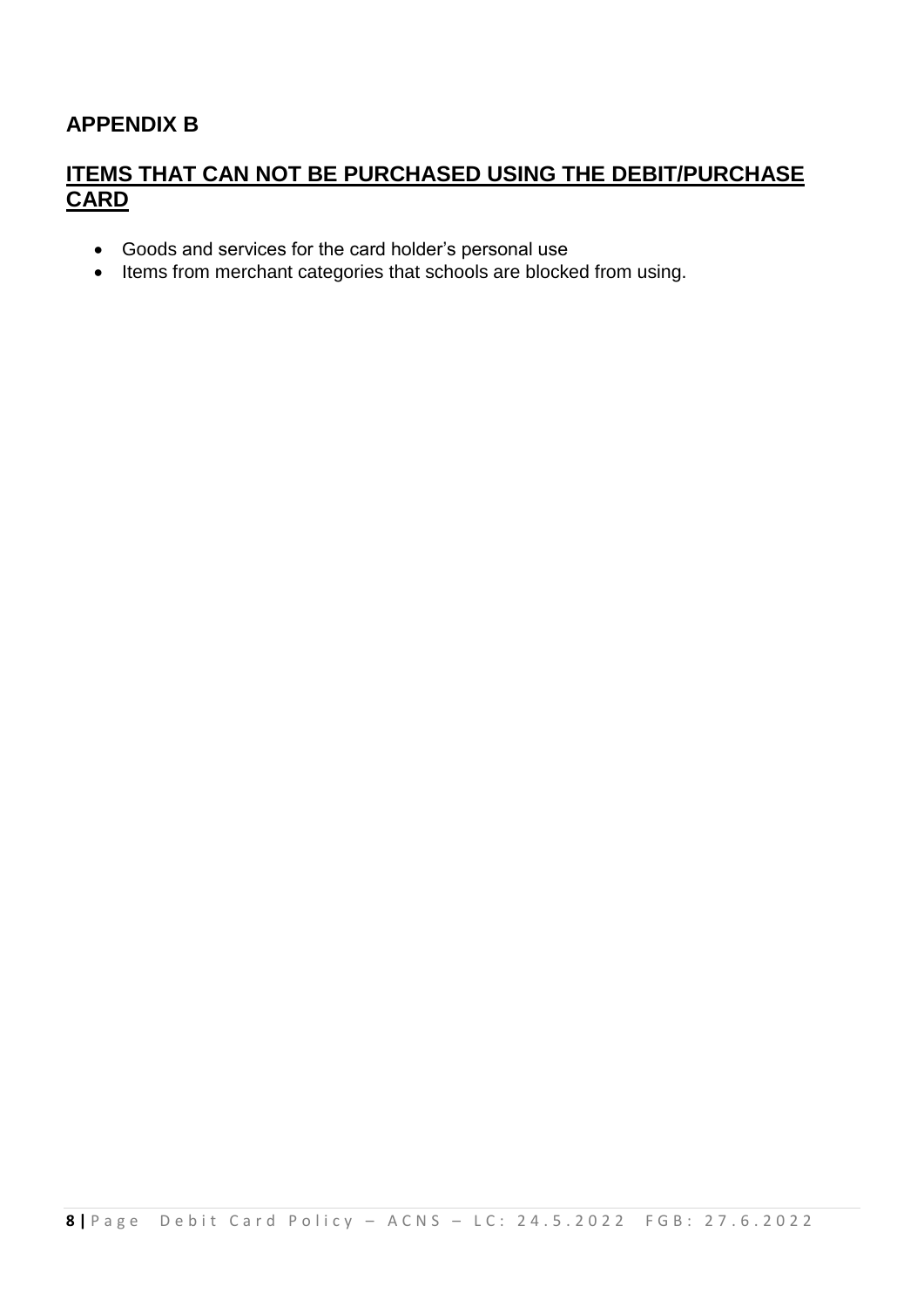## **APPENDIX C**

## **TRANSACTION LOG**

**Birmingham City Council Purchase Card Transaction Log**

#### **TO BE RETAINED FOR INSPECTION IF REQUIRED**

**Transaction Log No/Month: \_\_\_\_\_\_\_\_\_\_\_\_\_\_\_\_\_\_\_\_ School: \_\_\_\_\_\_\_\_\_\_\_\_\_\_\_\_\_\_\_\_\_\_\_\_\_**

**Card Holder: \_\_\_\_\_\_\_\_\_\_\_\_\_\_\_\_\_\_\_\_\_\_\_\_\_\_\_ Card Number: \_\_\_\_\_\_\_\_\_\_\_\_\_\_ Date: From \_\_\_\_\_\_\_ To: \_\_\_\_\_\_**

| No.                     | <b>Date</b> | <b>Supplier</b> | <b>Description of Goods</b> | Cost<br><b>Centre</b> | <b>Subjective</b> | Ref          | <b>Net</b><br>Amt | <b>VAT</b><br>Amt | <b>Gross</b><br>Amt |
|-------------------------|-------------|-----------------|-----------------------------|-----------------------|-------------------|--------------|-------------------|-------------------|---------------------|
| $\mathbf 1$             |             |                 |                             |                       |                   |              |                   |                   |                     |
| $\boldsymbol{2}$        |             |                 |                             |                       |                   |              |                   |                   |                     |
| $\mathbf{3}$            |             |                 |                             |                       |                   |              |                   |                   |                     |
| $\overline{\mathbf{4}}$ |             |                 |                             |                       |                   |              |                   |                   |                     |
| 5                       |             |                 |                             |                       |                   |              |                   |                   |                     |
| $\bf 6$                 |             |                 |                             |                       |                   |              |                   |                   |                     |
| 7                       |             |                 |                             |                       |                   |              |                   |                   |                     |
| 8                       |             |                 |                             |                       |                   |              |                   |                   |                     |
| $\boldsymbol{9}$        |             |                 |                             |                       |                   |              |                   |                   |                     |
| 10                      |             |                 |                             |                       |                   |              |                   |                   |                     |
| 11                      |             |                 |                             |                       |                   |              |                   |                   |                     |
| 12                      |             |                 |                             |                       |                   |              |                   |                   |                     |
| 13                      |             |                 |                             |                       |                   |              |                   |                   |                     |
| 14                      |             |                 |                             |                       |                   |              |                   |                   |                     |
| 15                      |             |                 |                             |                       |                   |              |                   |                   |                     |
|                         |             |                 |                             |                       |                   | <b>TOTAL</b> |                   |                   |                     |

#### **PURCHASE CARD RECEIPTS AND VAT RECEIPTS FOR ALL TRANSACTIONS MUST BE ATTACHED**

| To be completed by Card Holder:<br>I certify that the expenditure incurred, as detailed above, was<br>properly made in the performance of my official duties and<br>that the amounts claimed were actually and<br>necessarily incurred by me on behalf of<br>School | To be completed by the Authorising Manager:<br>I certify that this claim, to the best of my knowledge, relates<br>to expenditure which was necessarily incurred on properly<br>authorised business and that all calculations have<br>been checked. |  |  |
|---------------------------------------------------------------------------------------------------------------------------------------------------------------------------------------------------------------------------------------------------------------------|----------------------------------------------------------------------------------------------------------------------------------------------------------------------------------------------------------------------------------------------------|--|--|
|                                                                                                                                                                                                                                                                     |                                                                                                                                                                                                                                                    |  |  |
| Date: _________________                                                                                                                                                                                                                                             | Date: 2000                                                                                                                                                                                                                                         |  |  |